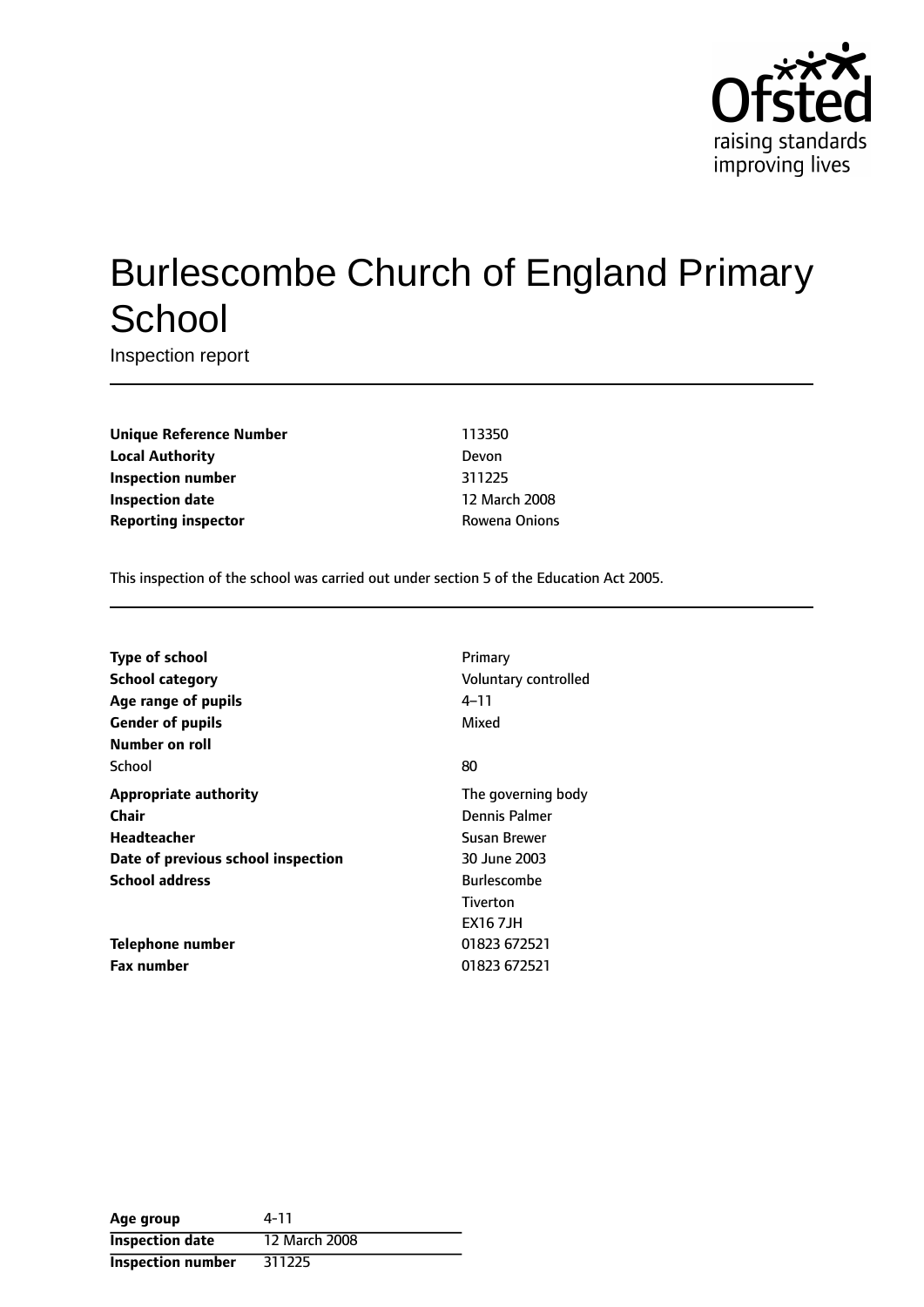.

© Crown copyright 2008

#### Website: www.ofsted.gov.uk

This document may be reproduced in whole or in part for non-commercial educational purposes, provided that the information quoted is reproduced without adaptation and the source and date of publication are stated.

Further copies of this report are obtainable from the school. Under the Education Act 2005, the school must provide a copy of this report free of charge to certain categories of people. A charge not exceeding the full cost of reproduction may be made for any other copies supplied.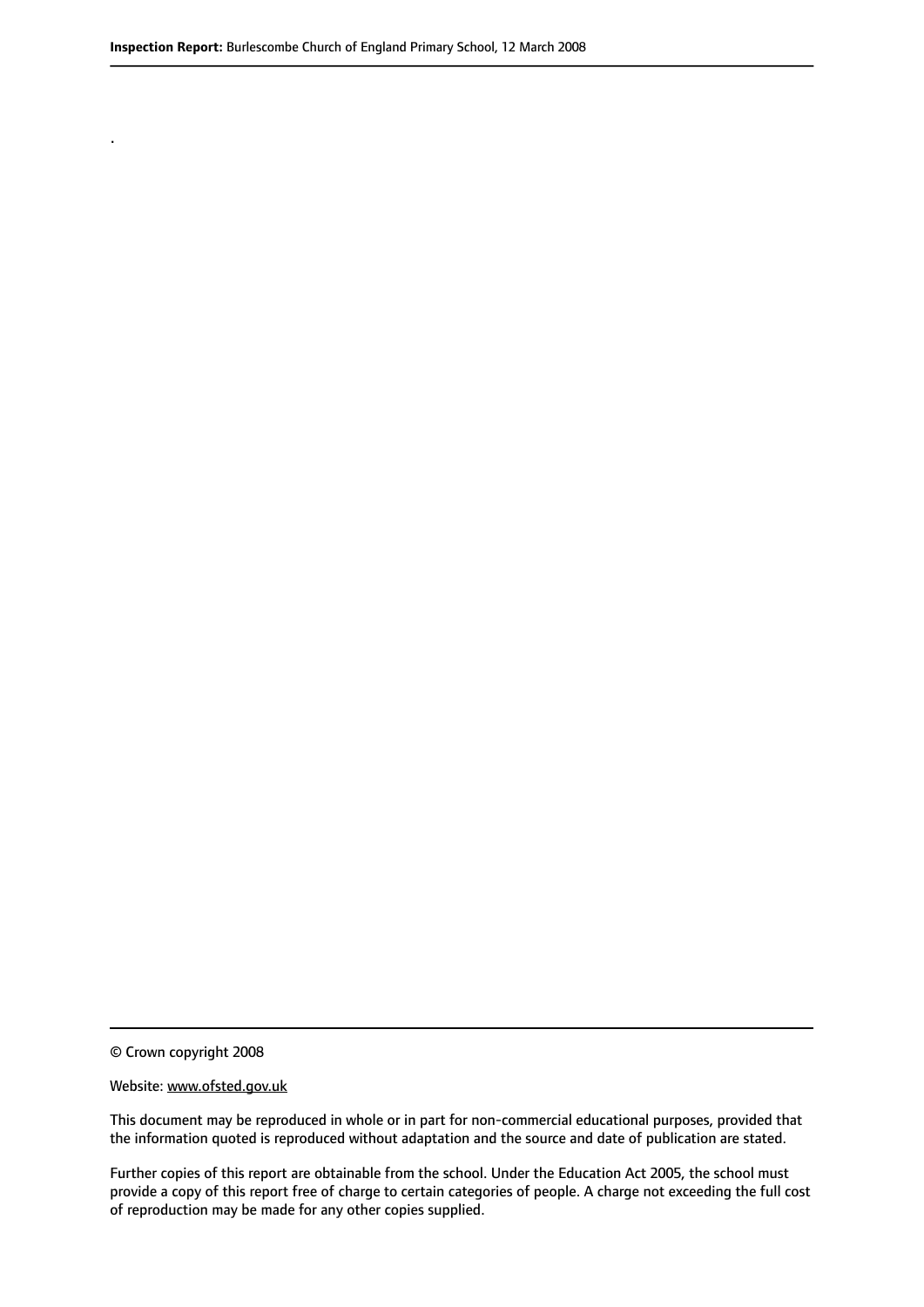# **Introduction**

The inspection was carried out by two Additional Inspectors.

## **Description of the school**

The school is much smaller than average and serves the village of Burlescombe and the surrounding district. Almost all pupils are of White British origin and all speak English as their first language. Few pupils have free school meals. An above average proportion of pupils have learning difficulties and/or disabilities but no pupil has a statement of special educational need. Attainment on entry to the school varies from year to year but is broadly average. A significant number of pupils enter the school after Reception, with a considerable proportion entering into Years 5 and 6. A few of these pupils are of traveller background. The school has Eco School status.

## **Key for inspection grades**

| Grade 1 | Outstanding  |
|---------|--------------|
| Grade 2 | Good         |
| Grade 3 | Satisfactory |
| Grade 4 | Inadequate   |
|         |              |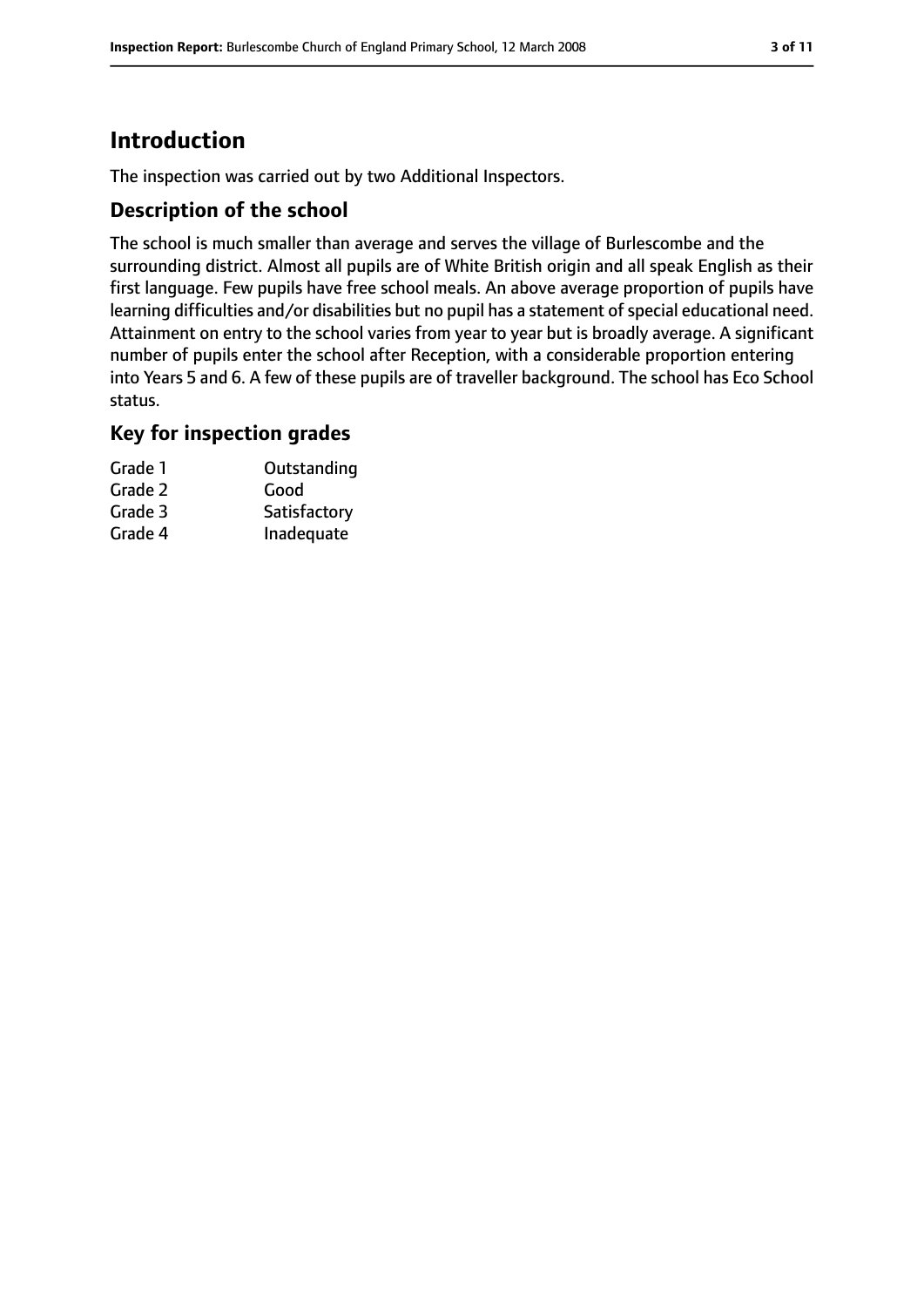# **Overall effectiveness of the school**

#### **Grade: 2**

Burlescombe Church of England Primary School is a good school. It also has some outstanding features. It is particularly successful in promoting pupils' personal development. The pupils are a delight. They are lively, confident and articulate. Strong personal, social and health education means they know how to keep themselves safe and well and are willing to take very positive action to ensure this. They are enthusiastic about school, particularly about the wide range of enrichment activities, including the visits they make to places of educational interest, making comments such as 'the visits make you want to learn'. Pupils become increasingly reflective about their learning. They understand the importance of knowing how to improve their work and older pupils describe the targets set for them by their teachers as important in 'helping you challenge yourself'. Teachers help them to know how to improve through very good quality marking.

Pupils make good progress. Children progress well in Reception and currently most are on track to meet the standards expected for this age child, with a good proportion set to exceed them. Pupils in Years 3 to 6 are also making good progress in English, mathematics and science. They are well taught. A good mix of the teaching of skills and opportunities to practise them helps pupils to achieve well. Activities, such as a topic to look at the impact of the local quarry on the environment, give pupils reasons for learning, for example how to write letters or a report after a visit. This helps ensure that they work hard in school and makes a significant contribution to ensuring their future economic well-being.

Pupils in Years 1 and 2 are currently making satisfactory progress in reading, writing and mathematics. These younger pupils, like the older ones, have an enthusiasm for learning which means that they try hard and want to learn. They have good relationships with their teachers and want to please them. Higher attaining pupils in Year 2 progress well in English and mathematics. They find work is challenging because they are taught with older pupils and have to think hard. For other ability groups there are some occasions when the curriculum is based too strongly on that for the younger pupils. When this happens, learning for the older pupils slows down.

The school provides outstanding levels of care. Each pupil is known and valued. The significant number of pupils who face the challenge of settling into a new school are supported very well. Although those who are only in the school a short time before they leave in Year 6 do not always succeed in attaining the expected Level 4, their progress is often very rapid. The governor who commented, 'We do the very best we can for the time that we have them,' summed up the importance placed on this by the school. Skilled support by teaching assistants enhances the work done in class enabling pupils with learning difficulties and/or disabilities to make good progress.

The headteacher provides strong leadership and sets a very clear direction for the school. Staff and governors work together as a team to promote improvement and there are very strong and particularly effective links with, for example, othersmallerschoolsthat broaden the opportunities that can be provided. The success of actions, such as those to improve standards in writing and the quality of marking, shows that these actions are well judged. This demonstrates that the school has good capacity to improve further. Although subject leadership contributes to school improvement, subject leaders have not always had sufficient opportunity to monitor work in all classes to help them ensure that all pupils make equally good progress.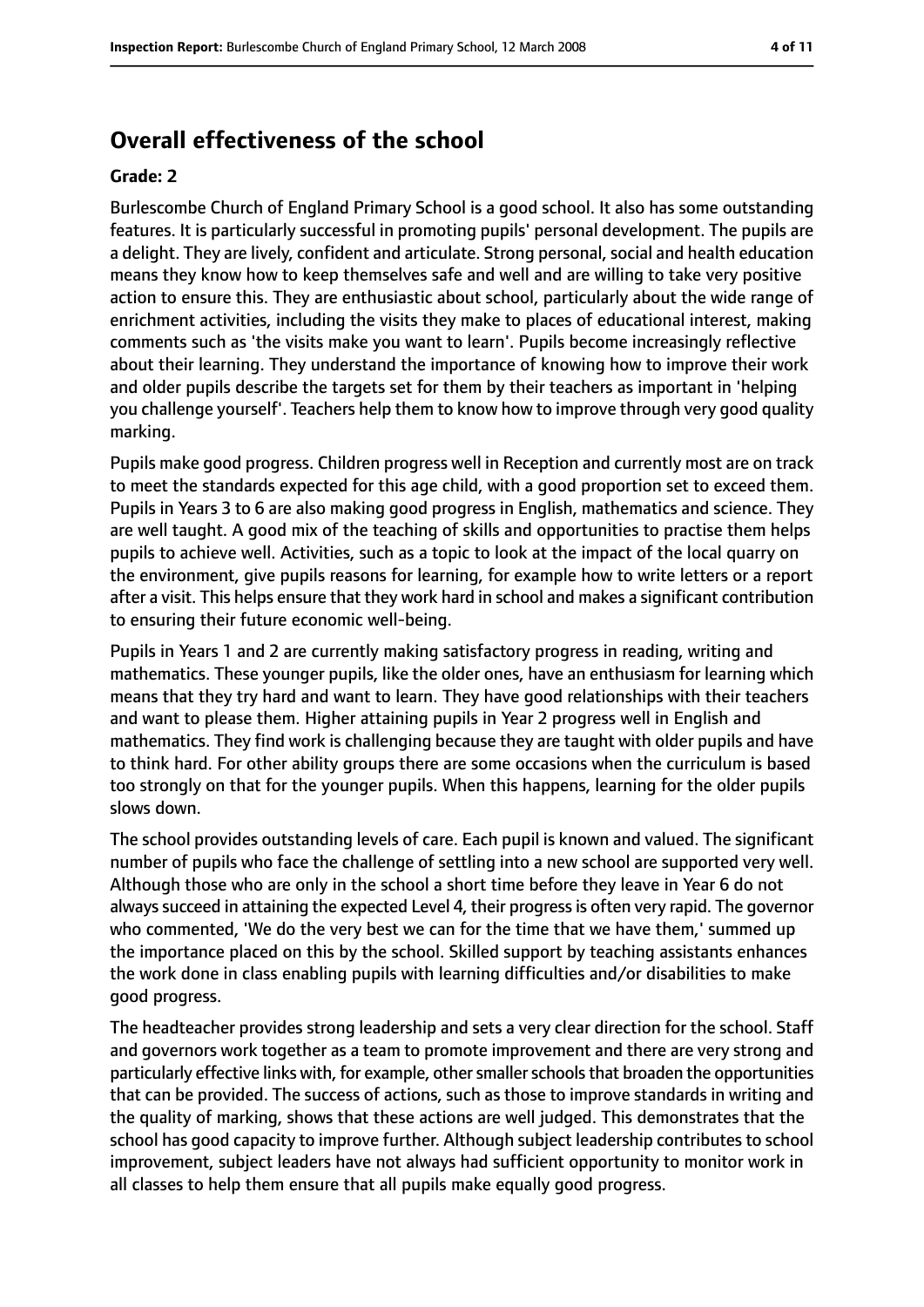# **Effectiveness of the Foundation Stage**

#### **Grade: 2**

The children in the Reception year, who are placed in a class with Years 1 and 2 pupils, are catered for well. They are provided with a good curriculum that enables them to learn to make choices, to become independent and to broaden their knowledge, as well as to gain early skills in communication, language and literacy and in mathematical development. These children are taught well and gain from the attention given to them by skilled teaching assistants. Good leadership of the provision by the headteacher ensures that the children's attainments are tracked and the work that is planned for them is appropriate to their changing needs.

# **What the school should do to improve further**

- Ensure that all pupils in Years 1 and 2 make good progress by ensuring that the curriculum for Year 2 pupils is always appropriate for their age.
- Extend the opportunities all leaders have to gain a clear understanding of the whole-school strengths and weaknesses in their areas of responsibility.

# **Achievement and standards**

#### **Grade: 2**

Because year groups are small, standards in each year group vary greatly. In 2007, standards were about average in Year 6, but this represented good progress when taking into account both the starting points of the pupils and the significant impact that pupils entering the school late in Key Stage 2 had on the overall results. Year 6 standards are set to rise this year, showing pupils have made good progress since an average performance at the end of Year 2. School improvement work has addressed a former weakness in writing and pupils now make as good progressin this area asthey do in their reading and mathematics. Higher attaining pupils, those who entered the school recently, traveller pupils and those with learning difficulties and/or disabilities are all achieving well. Year 2 pupils are on track to attain just above average standards, which will represent satisfactory progress for a group who were similarly just above average when they entered Year 1. Higher attaining Year 2 pupils, however, have made good progress from their starting points.

# **Personal development and well-being**

#### **Grade: 1**

Because of high expectations and motivating schoolwork, pupils show outstanding standards of behaviour. They know the value of friendship and strive to make their school an extremely harmonious place. Initiatives like 'peer mediation', where pupils learn to help each other sort out difficulties, are very productive in helping them mature and learn to become good citizens. Pupils are keen to take on responsibility, both in classrooms and through the school council. Through such activities and through close links with church and village communities, pupils are developing an excellent understanding of how to contribute to community life. Pupils' excellent understanding of how to stay safe and healthy means that they want to expand the activities that help them, for example wanting to plan additional physical activities to add to the already wide range available. Pupils are very highly supportive of each other and know the need to be understanding of differences. They know it is important to know about cultural differences, agreeing with one pupil who linked this understanding with the absence of wars. Very good levels of skill in information and communication technology (ICT), along with very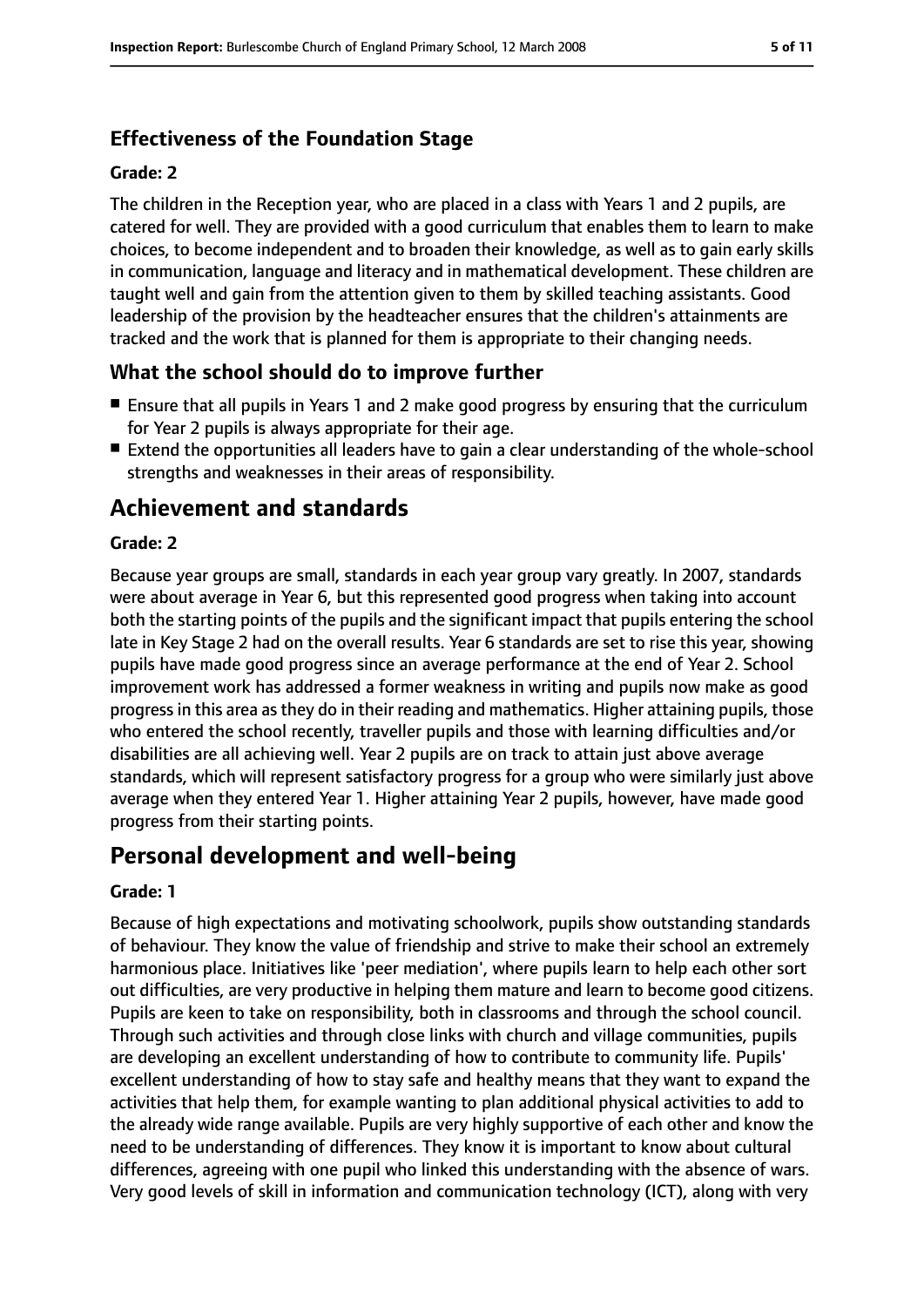relevant practical experiences during lessons, contribute to their excellent preparation for their future economic well-being.

# **Quality of provision**

# **Teaching and learning**

#### **Grade: 2**

Teaching in the school is successful in motivating pupils to want to learn. Relationships are positive and this means that lessons are conducted in an atmosphere that moves learning on well. The skills of teaching assistants are also used very well to the particular benefit of lower attaining pupils. Teachers enable pupils to gain self-confidence and self-belief. Pupils are well managed and in one class gain greatly from the way many instructions are given in French. In Years 3 to 6, expectations are high and teachers are very clear about what they expect pupils to learn in each lesson. Pupils' strong personal development means they strive to live up to these expectations and this aids their progress. In Years 1 and 2, however, pupils are not always as clear about what learning is expected. When this is the case, their progress is not as rapid.

## **Curriculum and other activities**

#### **Grade: 2**

There are many strong elements to the school curriculum. In particular, the way learning is organised into topics that are of interest and relevance to the pupils and the way visits, visitors and first-hand experiences are used to enhance learning. The way the curriculum is structured, particularly in Key Stage 2, ensures that pupils gain and develop good skills. These include the presentation of work using ICT and undertaking research, while also gaining skills and knowledge that are specific to each subject. Personal development is underpinned by strong systems to develop personal, social and health education. For example, pupils grow fruit and vegetables in the school garden, which links with aspects of healthy living. Whilst a freedom to choose from activities for pupils in Years 1 and 2 successfully eases the transition between work in Reception and Year 1, it is not always clear what older pupils are gaining from the activities they are undertaking.

## **Care, guidance and support**

#### **Grade: 1**

Pupils' personal well-being is promoted strongly, not only by thorough health, safety and child protection procedures but also by the importance placed on pupils' personal development. The Christian ethos is maintained well through links with the church and the local community, meaning that pupils get a sense of 'belonging'. Strong partnerships with others beyond the school ensure that those with additional needs and difficulties are successfully supported. Pupils have every opportunity to get personal support where there is a need. Tracking of pupils' attainments is used to set challenging targets for their academic progress. Pupils and their parents are fully aware of these and pupils know how they can be used to help improve their work. Close relationships with an on-site nursery ensures a smooth entry into school.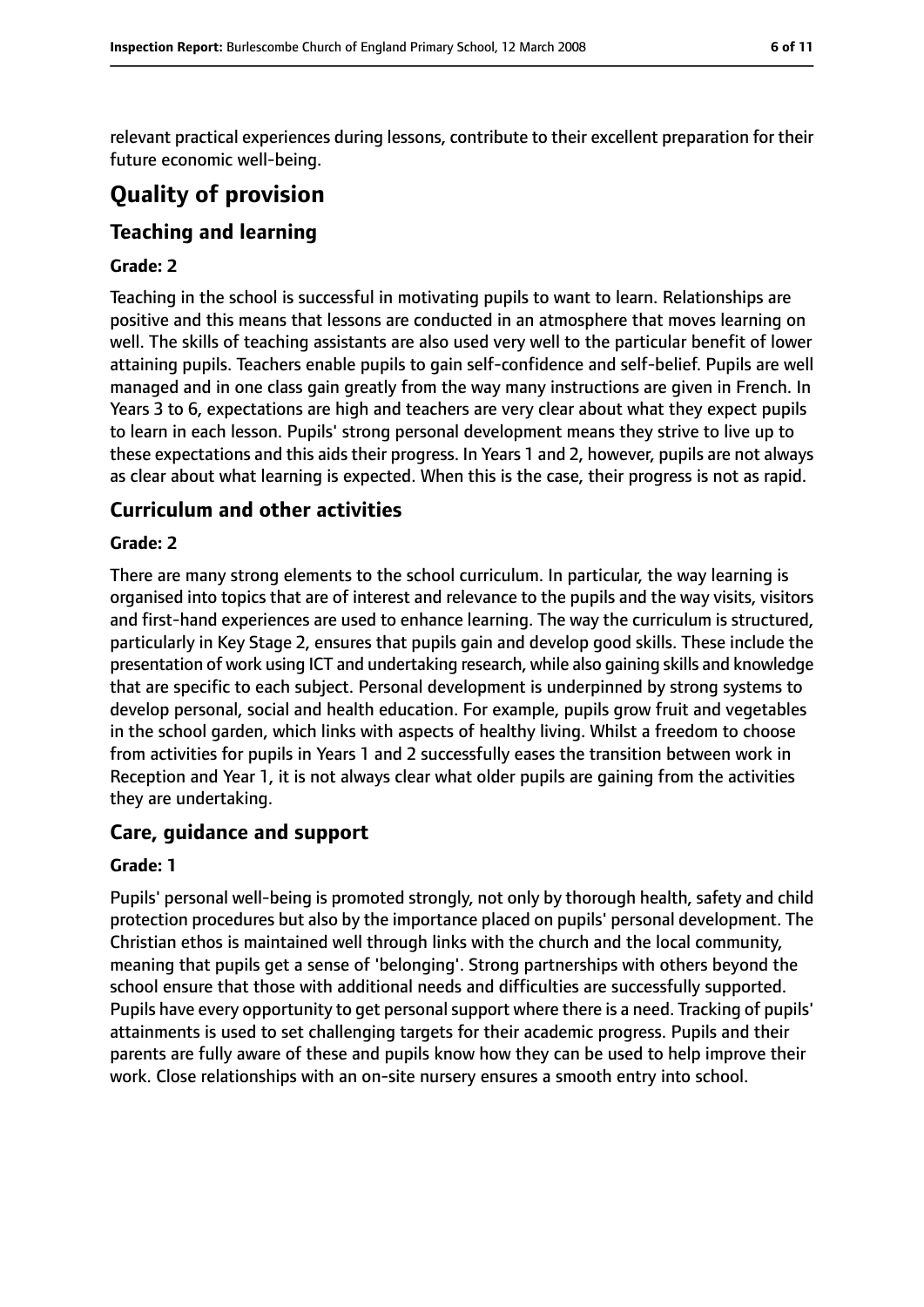# **Leadership and management**

#### **Grade: 2**

Burlescombe Church of England Primary School is a self-evaluating community in which pupils, staff and parents are encouraged to play a full part. Governance is good, with governors providing time, work, support and challenge to help sustain and improve the school. In the main, the school has an accurate picture of its strengths and weaknesses and takes prompt and successful action to improve. Work is regularly monitored and standards tracked, although subject leaders have a less clear picture of the quality of education and progress for the younger pupils than they do of those in Years 3 to 6. The school uses the information it has about pupils well in, for example, providing additional support for those who are attaining standards that are lower than those expected for their age. Parents' views of the school are largely positive. They are particularly pleased with the openness and approachability of the school. The school has good procedures to act upon any concerns they may have. Pupils contribute to the evaluation and improvement of the school, for example through being proactive in pushing forward a much-needed redecoration of the toilets.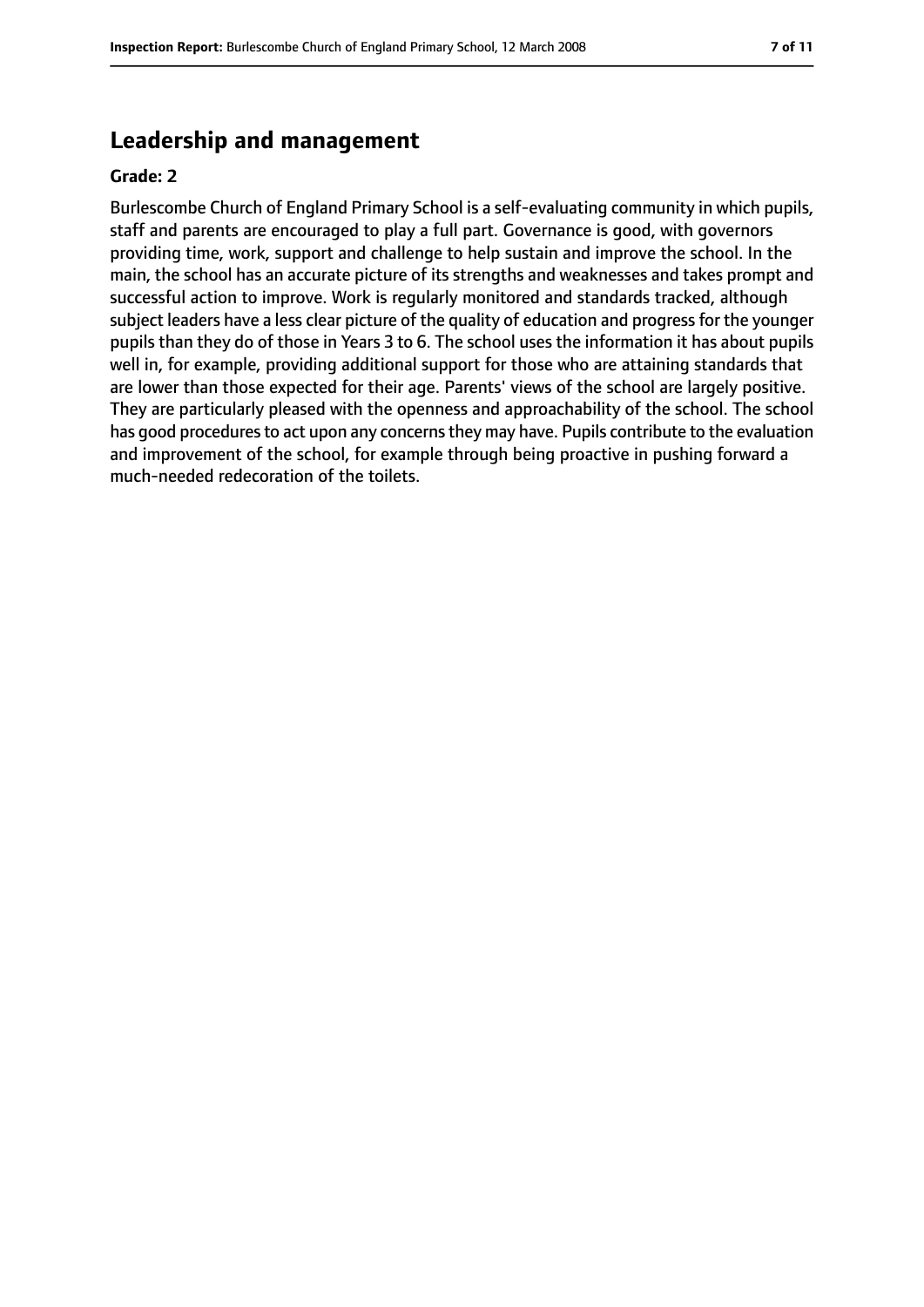**Any complaints about the inspection or the report should be made following the procedures set out in the guidance 'Complaints about school inspection', which is available from Ofsted's website: www.ofsted.gov.uk.**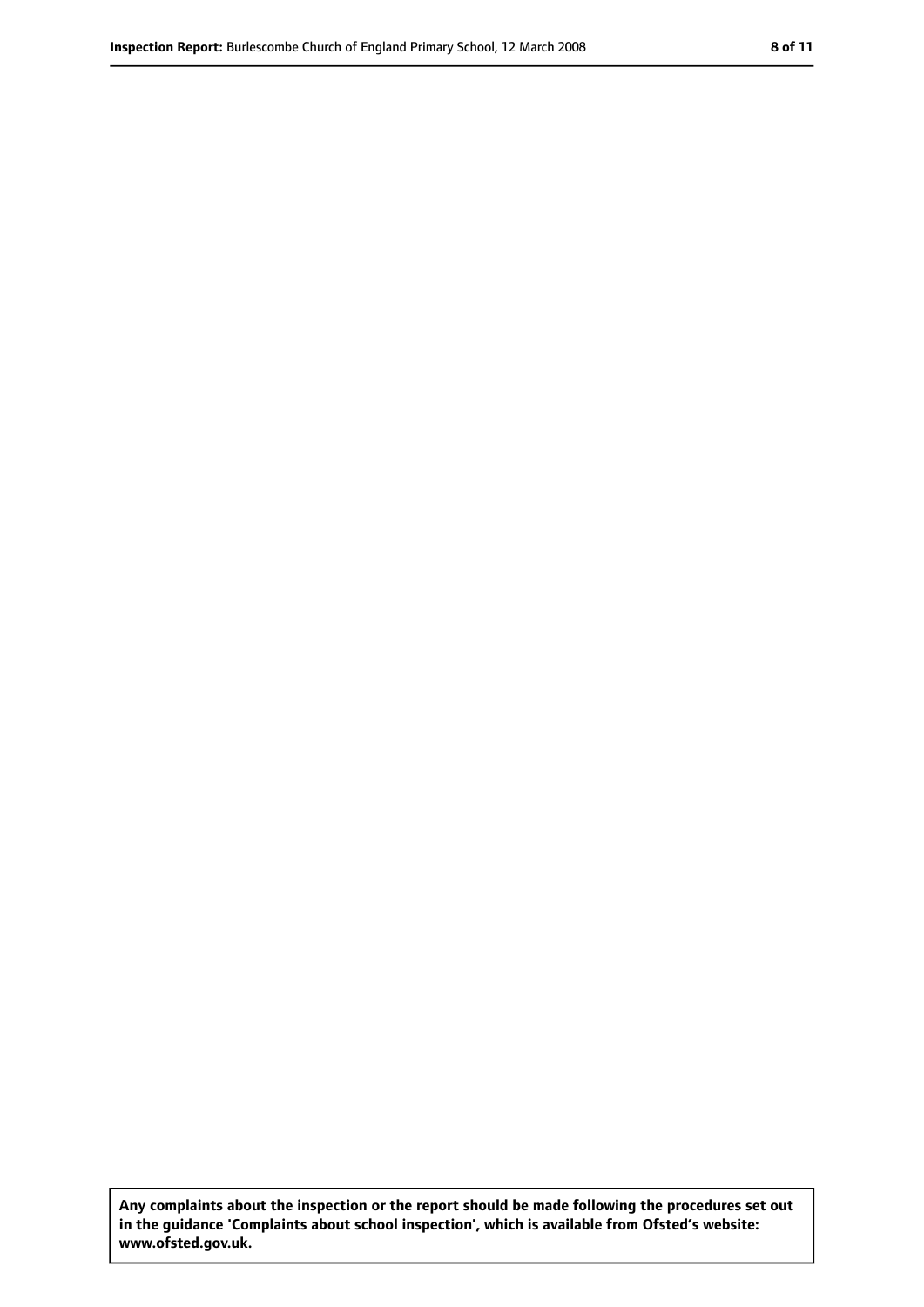# **Inspection judgements**

| $^{\backprime}$ Key to judgements: grade 1 is outstanding, grade 2 good, grade 3 satisfactory, and | <b>School</b>  |
|----------------------------------------------------------------------------------------------------|----------------|
| arade 4 inadeguate                                                                                 | <b>Overall</b> |

# **Overall effectiveness**

| How effective, efficient and inclusive is the provision of education, integrated<br>care and any extended services in meeting the needs of learners? |     |
|------------------------------------------------------------------------------------------------------------------------------------------------------|-----|
| Effective steps have been taken to promote improvement since the last<br>inspection                                                                  | Yes |
| How well does the school work in partnership with others to promote learners'<br>well-being?                                                         |     |
| The effectiveness of the Foundation Stage                                                                                                            |     |
| The capacity to make any necessary improvements                                                                                                      |     |

## **Achievement and standards**

| How well do learners achieve?                                                                               |  |
|-------------------------------------------------------------------------------------------------------------|--|
| The standards <sup>1</sup> reached by learners                                                              |  |
| How well learners make progress, taking account of any significant variations between<br>groups of learners |  |
| How well learners with learning difficulties and disabilities make progress                                 |  |

# **Personal development and well-being**

| How good is the overall personal development and well-being of the<br>learners?                                  |  |
|------------------------------------------------------------------------------------------------------------------|--|
| The extent of learners' spiritual, moral, social and cultural development                                        |  |
| The extent to which learners adopt healthy lifestyles                                                            |  |
| The extent to which learners adopt safe practices                                                                |  |
| How well learners enjoy their education                                                                          |  |
| The attendance of learners                                                                                       |  |
| The behaviour of learners                                                                                        |  |
| The extent to which learners make a positive contribution to the community                                       |  |
| How well learners develop workplace and other skills that will contribute to<br>their future economic well-being |  |

# **The quality of provision**

| How effective are teaching and learning in meeting the full range of the<br>learners' needs?          |  |
|-------------------------------------------------------------------------------------------------------|--|
| How well do the curriculum and other activities meet the range of needs<br>and interests of learners? |  |
| How well are learners cared for, quided and supported?                                                |  |

#### **Annex A**

 $^1$  Grade 1 - Exceptionally and consistently high; Grade 2 - Generally above average with none significantly below average; Grade 3 - Broadly average to below average; Grade 4 - Exceptionally low.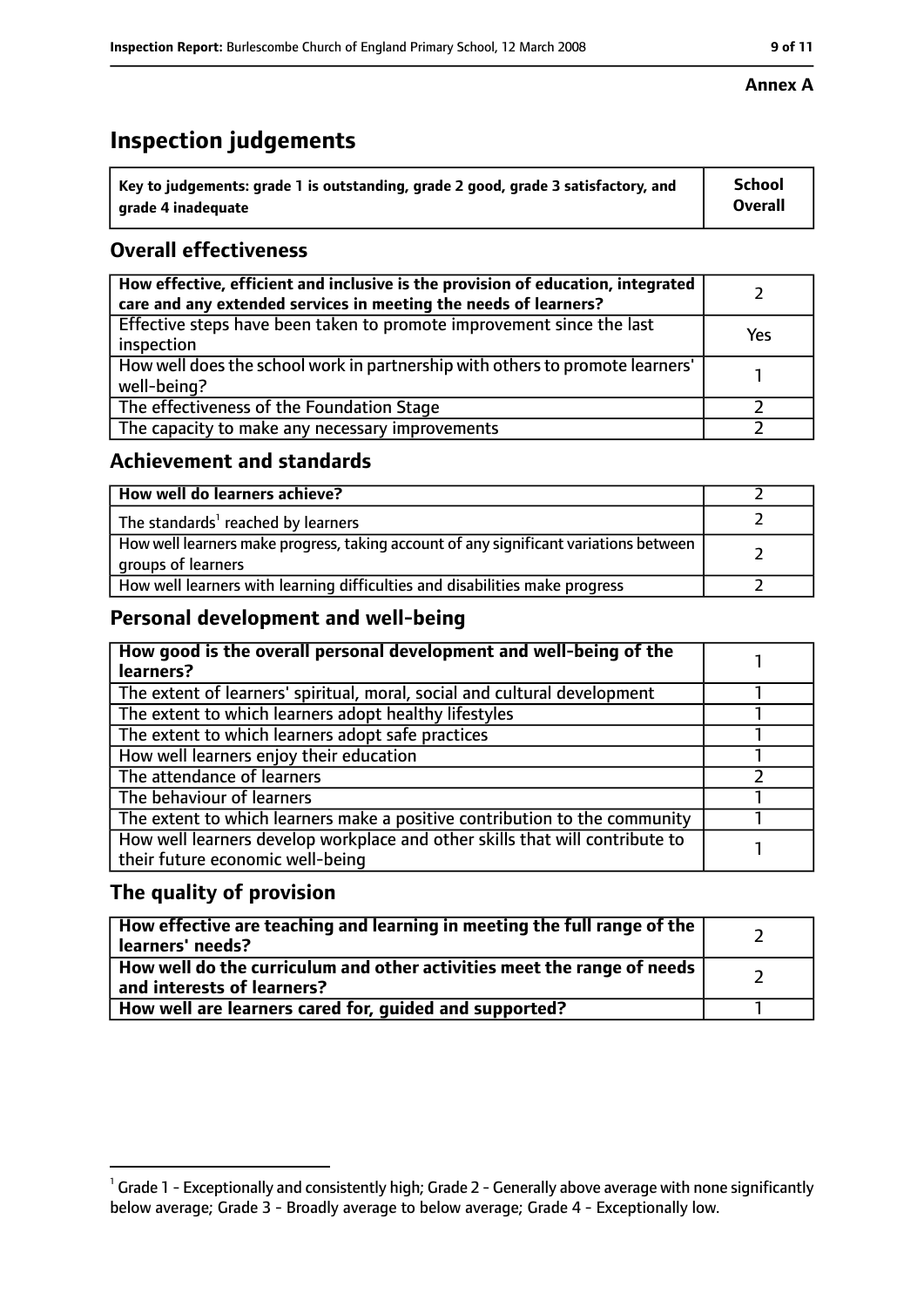#### **Annex A**

# **Leadership and management**

| How effective are leadership and management in raising achievement<br>and supporting all learners?                                              |     |
|-------------------------------------------------------------------------------------------------------------------------------------------------|-----|
| How effectively leaders and managers at all levels set clear direction leading<br>to improvement and promote high quality of care and education |     |
| How effectively leaders and managers use challenging targets to raise standards                                                                 |     |
| The effectiveness of the school's self-evaluation                                                                                               |     |
| How well equality of opportunity is promoted and discrimination tackled so<br>that all learners achieve as well as they can                     |     |
| How effectively and efficiently resources, including staff, are deployed to<br>achieve value for money                                          | 7   |
| The extent to which governors and other supervisory boards discharge their<br>responsibilities                                                  |     |
| Do procedures for safequarding learners meet current government<br>requirements?                                                                | Yes |
| Does this school require special measures?                                                                                                      | No  |
| Does this school require a notice to improve?                                                                                                   | No  |